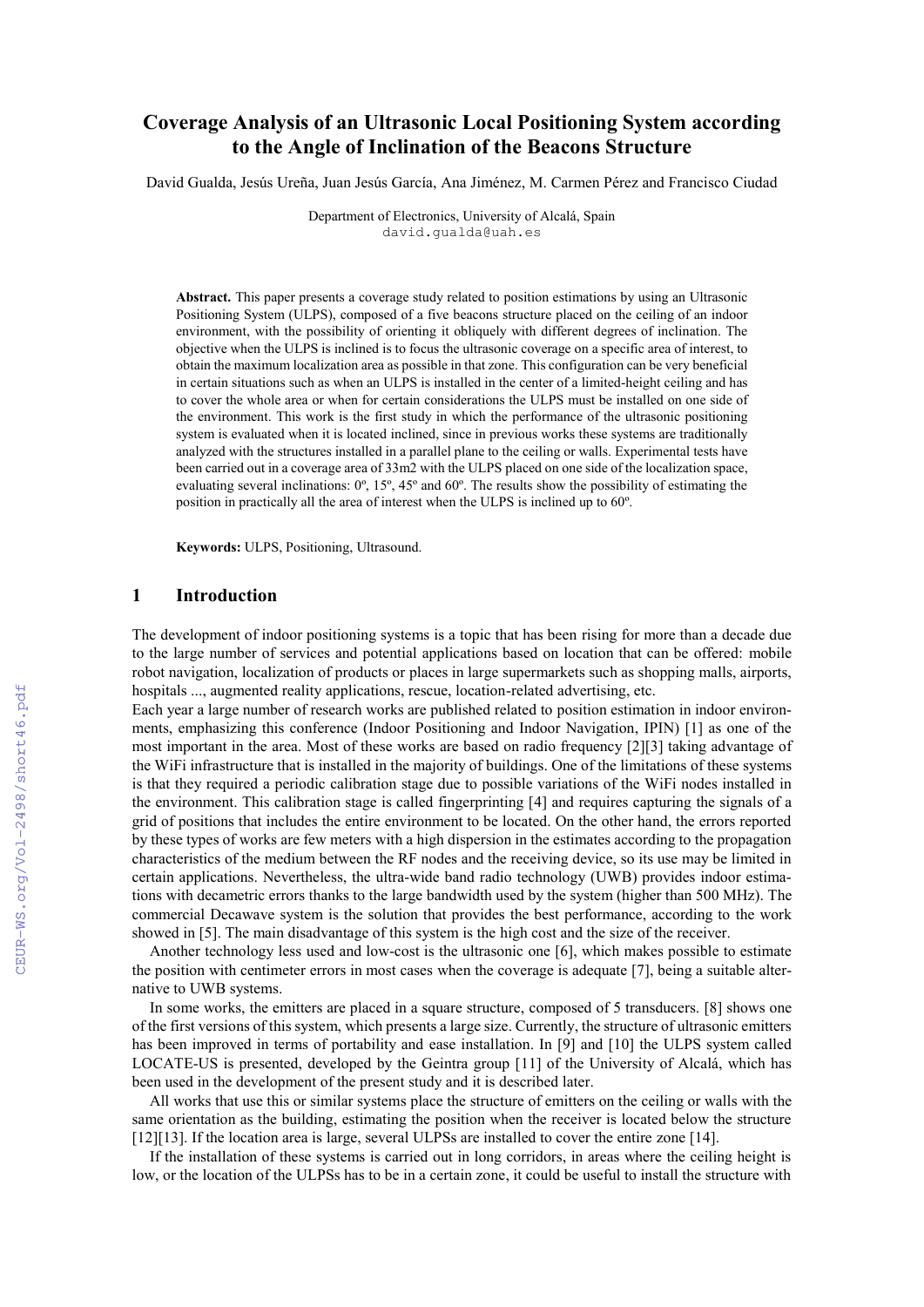a specific inclination, in order to focus the ultrasonic coverage in the interest area (assuming that the range of this type of systems can reach tens of meters), optimizing the number of ULPSs to be installed, or using the installed ultrasonic system more efficiently.

Therefore, in this work we study the quality of position estimations with an ULPS placed on the ceiling over a tilting platform that can be inclined. It is installed at one side of a location area of 33m2 approximately. The objective is to evaluate the performance of the system with different inclination degrees to cover the largest area as possible. This study can be used for other future works to take the advantage of installing the ULPS with a specific inclination degree in order to get the highest coverage with minimum resources.

The rest of this work has been organized as follows:

Section 2 describes the system and position estimation method; Section 3 shows the experimental results obtained by studying various inclinations of the positioning system; and finally, Section 4 presents the conclusions of this work.

# **2 Description of the System and Position Estimation Method**

The ultrasonic positioning system used is called LOCATE-US, developed by the GEINTRA research group at the Electronics Department of the University of Alcalá. This infrastructure is composed of five ultrasonic transducers [\[15\]](#page-6-0) that are controlled by an FPGA based on a Xilinx Zynq 7000 device [\[16\]](#page-6-1). Each transducer emits Kasami [\[17\]](#page-6-2) sequences of 255 bits of length, phase modulated (BPSK, Binary Phase Shift Keying) with two carrier periods of a sinusoidal waveform centered at 41.67 kHz, according to the emission characteristics of the transducers.

Fig. 1 shows an image of the ULPS located on the ceiling and installed on a support [\[18\]](#page-6-3) that allows the structure to be inclined.



**Fig. 1.** LOCATE-US system placed on the ceiling and installed on a tilting platform [\[18\]](#page-6-3).

The emission frequency of the ULPS is generated by a clock at 500 kHz, whilst the acquisition in the receiver microphone is at 100 kHz. This receiver module can be connected to a portable device (Tablet, PC, ...) by using an USB port as shown in Fig. 2.

#### 2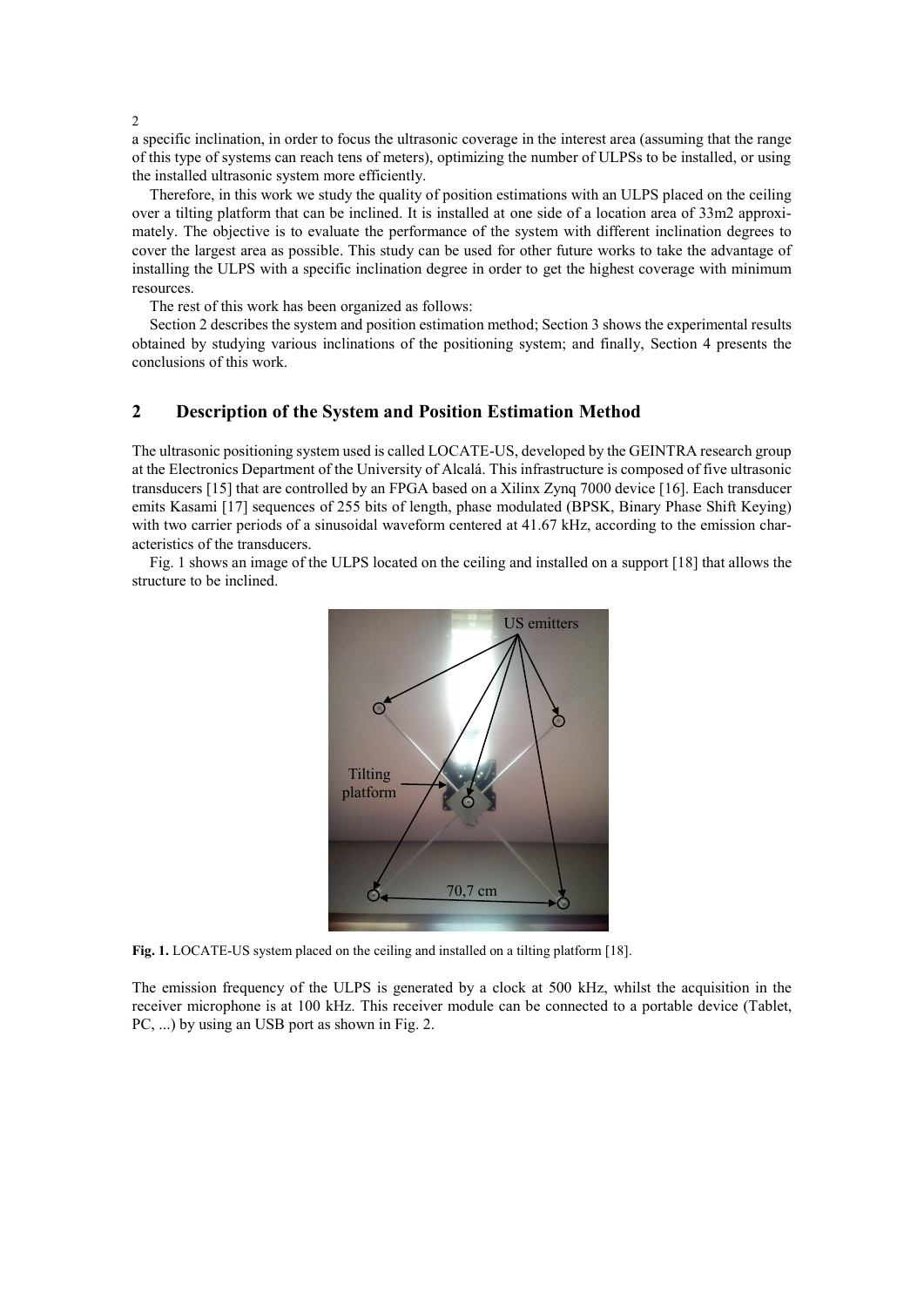

**Fig. 2.** Microphone-based receiver connected to a laptop that processes the ultrasonic information.

When a packet of 10000 samples (size of the receiving buffer) every 0.1 seconds (according to the receiver frequency of 100 kHz) is received through the USB connection, the arrival instants of each emission are identified by using a correlation process with each one of the Kasami codes assigned to the transmitters. Since there is no synchronization between the emitters and the receiver, difference of distances are obtained, using as a reference the emitter whose correlation shows the highest peak amplitude.

From the set of difference of distances, a non-linear system of equations is obtained that allows to estimate the position of the receiver. The number of equations will depend on the number of valid receptions, with a maximum of four equations in the ULPS with five emitters. As a minimum, the position will be solved when the number of equations is three, so it is possible to estimate the position of the receiver when one of the emissions is not properly received or its correlation quality is not enough.

The generic nonlinear equation system is shown in (1) where  $r_{n,ref}$  represents the difference in Euclidean distance, d(), between the *n<sup>th</sup>* emitter and the transducer chosen as a reference;  $\hat{p}$  is the unknown position to be solved, i.e. the estimated 2D position of the receiver (2);  $\mathbf{b}_n$  represents the coordinates of the  $n^{th}$ emitter (3) and  $\mathbf{b}_{ref}$  represents the coordinates of the emitter used as a reference.

$$
\begin{cases}\nr_{1,ref} = d(\hat{p}, b_1) - d(\hat{p}, b_{ref}) \\
\vdots \\
r_{n,ref} = d(\hat{p}, b_n) - d(\hat{p}, b_{ref}) \\
\vdots \\
r_{N-1,ref} = d(\hat{p}, b_{N-1}) - d(\hat{p}, b_{ref})\n\end{cases}
$$
\n(1)\n
$$
\hat{p} = [\hat{x} \quad \hat{y} \quad z] \quad (2)
$$
\n
$$
b_n = [x_{b,n} \quad y_{b,n} \quad z_{b,n}] \quad (3)
$$

The nonlinear equation system is solved by the Gauss Newton method, which is iterative and allows to solve nonlinear equation systems in which there are more equations than variables to be solved. In this case, we assume as known the receiver height. Thus, we are estimating the 2D position, since when there is no synchronism between the emitters and the receiver the 3D estimation presents a high uncertainty in the perpendicular coordinate with respect to the ULPS (height value of the receiver in this case).

### **3 Experimental Results**

The experimental tests have been carried out in a hall where an ULPS has been installed with the inclination platform in one side of the space, as can be seen in Fig. 3.

The approximate height of the ceiling is  $3 \text{ m}$  and the size of the localization area is around  $33 \text{ m}^2$ . A total of 34 positions have been considered for the study, taking 100 measurements for each one at three different heights of the receiver: 0 m, 0.5 m and 1 m. We also have evaluated four different inclination degrees of the ULSP structure:  $0^\circ$ ,  $15^\circ$ ,  $30^\circ$ ,  $45^\circ$  and  $60^\circ$ , with respect to the ceiling orientation.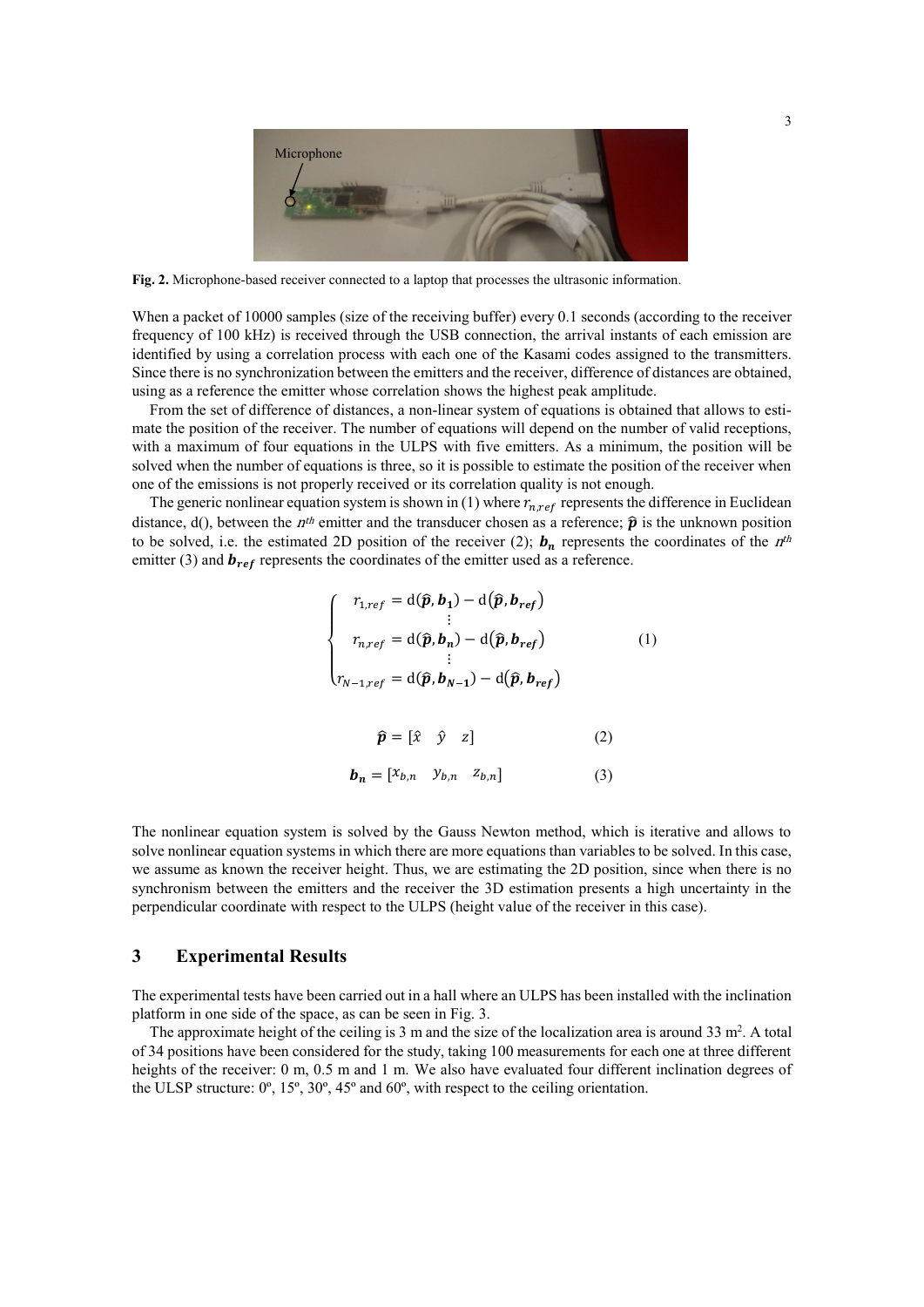

**Fig. 3.** Experimental test scenario consisting of a grid of 34 positions and an inclined ULPS installed on one side of the ceiling.

Fig. 4 shows the visual results of the position estimations related to the 3 height planes in the most unfavorable case (when the ULPS is not inclined), representing the position when more than 50% valid measurements(there are, at least, three difference of distances available) are obtained (100 measures are captured for each position of the grid).



**Fig. 4.** Visual results of the position estimations related to the ULPS without inclination.

It can be seen that the best estimations are located in the positions corresponding to the two rows closest to the ULPS (for y≈5 m and y≈6 m). In the third and fourth rows furthest from the ULPS, it is possible to estimate some positions, especially in the z=0 m plane. It is also important the high uncertainty, represented by the confidence ellipse in the farthest position estimates, as well as in the x-axis limit.

On the other hand, Fig. 5 shows the results for the most favorable case (when the inclination angle is 45º).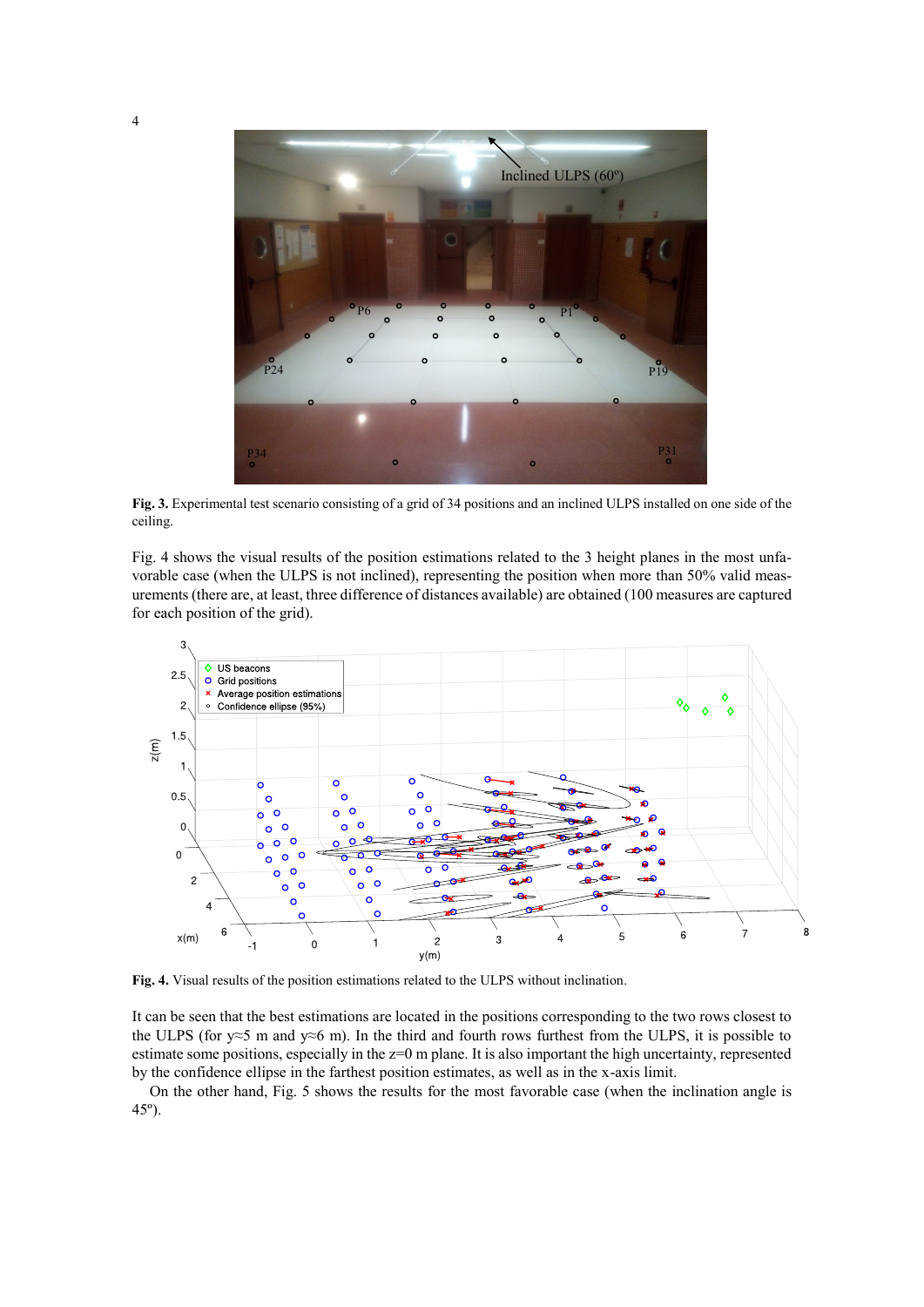

**Fig. 5.** Visual results of the position estimations related to the ULPS inclined 45º with respect the orientation of the ceiling.

There are estimations up to row  $\sqrt{21}$  m, at an approximate distance of 6m from the ULPS position, showing a high uncertainty as in the previous case in the farthest positions of the x-axis limits.

Table 1 shows the numerical results for a comparison with respect to the coverage of the positioning system in the different inclination degrees of the ULPS. It can be observed two coverage percentages for each inclination case according to each receiver height. The first column of coverage percentages shows the proportion of position estimations that have been obtained when at least one valid measurement is detected; while the second column of percentages shows the proportion of position estimations when the number of valid measurements is higher than 50%.

| Inclination degrees | Height $(m)$ | Coverage $(\% )$       | Coverage $(\% )$         |
|---------------------|--------------|------------------------|--------------------------|
| (ግ                  |              | Valid measurements> 0% | Valid measurements > 50% |
| $\boldsymbol{0}$    | $\theta$     | 55.89                  | 55.89                    |
|                     | 0.5          | 52.94                  | 35.29                    |
|                     |              | 44.12                  | 32.35                    |
| 15                  | $\theta$     | 64.71                  | 61.77                    |
|                     | 0.5          | 55.89                  | 44.12                    |
|                     |              | 50.00                  | 41.12                    |
| 30                  | 0            | 73.53                  | 73.53                    |
|                     | 0.5          | 58.82                  | 50                       |
|                     |              | 55.89                  | 47.06                    |
| 45                  | $\Omega$     | 82.35                  | 76.47                    |
|                     | 0.5          | 73.52                  | 58.82                    |
|                     |              | 70.58                  | 52.94                    |
| 60                  | 0            | 64.71                  | 64.71                    |
|                     | 0.5          | 58.82                  | 58.82                    |
|                     |              | 44.12                  | 41.17                    |

**Table 1.** Coverage analysis results for all cases.

The worst case appears when the ULPS is not inclined and the height of the receiver is the maximum (1 m). In this case, the coverage obtained is slightly less than the half of the grid points (44.12%), being approximately one third (32.35%) if the percentage is estimated when the number of valid measurements is higher than 50%.

On the contrary, the best case is when the ULPS is inclined at 45º with respect to the ceiling orientation. In this case, a total of 82.35% of the grid points are covered when the receiver is placed on the floor and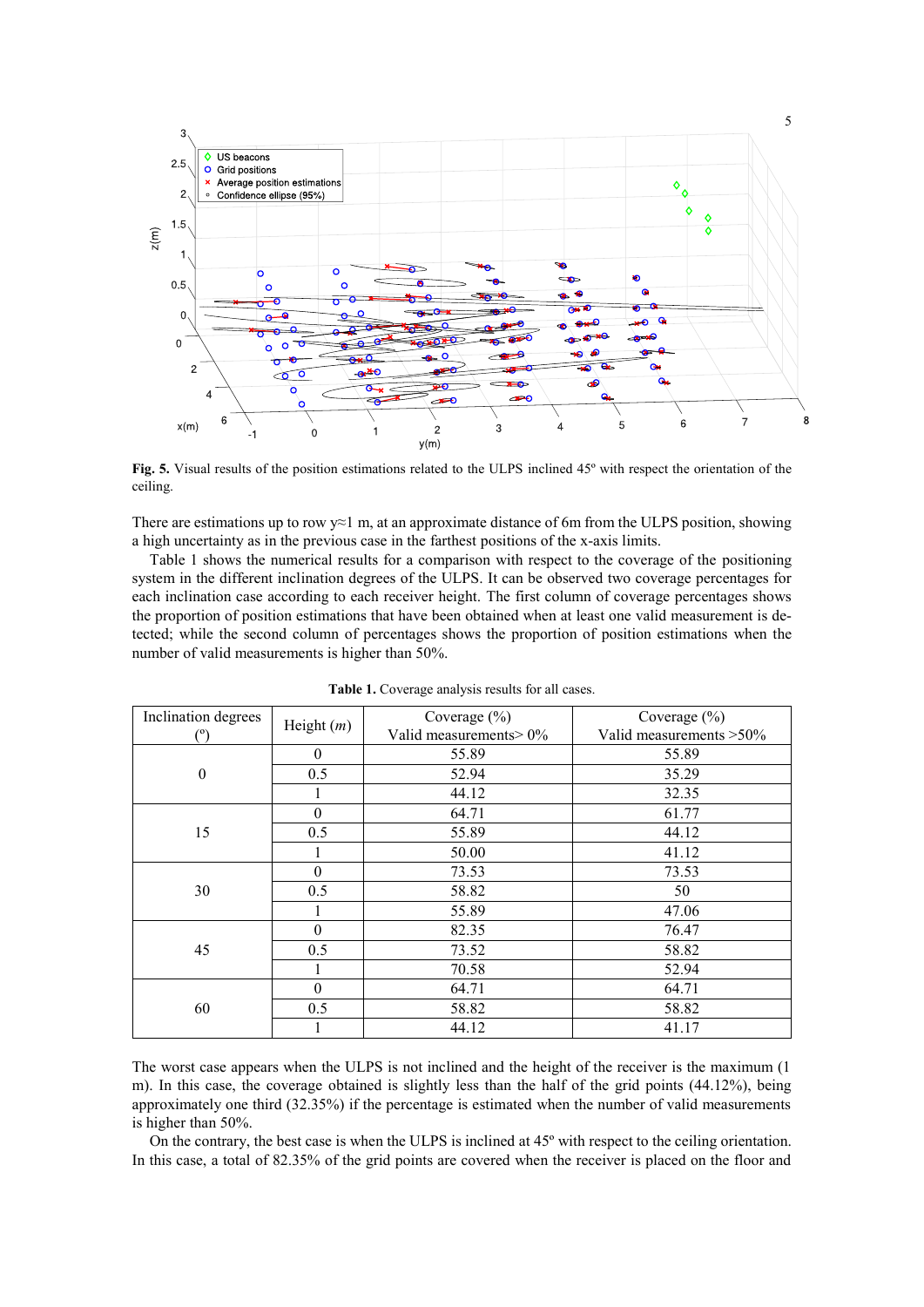6

there is at least one valid measurement. The value of this percentage decreases to 76.47% when the number of valid measures is higher than 50.

If the ULPS is inclined more than 45º, the coverage area is worse, as shown in the table, achieving position estimations that cover 64.71% of the grid points when the receiver is at  $z=0$  m, showing a similar performance when the ULPS is inclined 15º.

Finally, Table 2 shows the mean errors and deviations related to the Euclidean distance between the position estimations and the real coordinates of each grid position for all cases of ULPS inclinations and receiver heights, showing distance errors up to 28 cm.

| Inclination degrees | Height $(m)$ | Mean distance error $(m)$ | Mean standard deviation $(m)$ of<br>the grid points |
|---------------------|--------------|---------------------------|-----------------------------------------------------|
| $\boldsymbol{0}$    | $\theta$     | 0.20                      | 0.16                                                |
|                     | 0.5          | 0.16                      | 0.10                                                |
|                     |              | 0.23                      | 0.22                                                |
| 15                  | $\theta$     | 0.18                      | 0.12                                                |
|                     | 0.5          | 0.14                      | 0.09                                                |
|                     |              | 0.16                      | 0.11                                                |
| 30                  | $\theta$     | 0.26                      | 0.18                                                |
|                     | 0.5          | 0.13                      | 0.04                                                |
|                     |              | 0.19                      | 0.10                                                |
| 45                  | $\theta$     | 0.14                      | 0.08                                                |
|                     | 0.5          | 0.16                      | 0.10                                                |
|                     |              | 0.15                      | 0.06                                                |
| 60                  | $\theta$     | 0.25                      | 0.08                                                |
|                     | 0.5          | 0.21                      | 0.09                                                |
|                     |              | 0.28                      | 0.08                                                |

**Table 2.** Average distance errors and standard deviations for all cases.

# **4 Conclusions**

This work has analyzed the coverage of an Ultrasonic Positioning System (ULPS) evaluating different degrees of inclination with respect to the ceiling orientation, with the objective of maximizing the coverage area when the ULPS is placed on one side of the ceiling. The results show the possibility to estimate the position of the receiver with decimeters of error in a localization area of 33m<sup>2</sup> and at a distance of up to 8 m from the receiver to the ULPS when the positioning system is inclined 45º with respect to the ceiling orientation.

This configuration can be suitable in providing ultrasonic coverage for estimating the position of a receiver in indoor scenarios with the minimum number of ULPSs installed in narrow environments such as corridors or in situations where the ceiling height is low. Compared to a traditional installation of noninclined ULPSs, a larger number of ULPSs would be required to cover the same location area.

Future works will evaluate the inclined ULPS performance when the emitters and the receiver are synchronized. This configuration will provide more accurate position estimations of the receiver.

*Acknowledgment*. This work has been possible thanks to the University of Alcalá (project UAH-AE2017- 4), Junta de Comunidades de Castilla La-Mancha (FrailCheck project, SBPLY/17/180501/000392), and the Spanish Ministry of Science, Innovation and Universities (TIN2015-71564-C4-1-R and RTI2018-095168).

## **References**

- 1. Indoor Positioning and Indoor Navigation (IPIN)[, http://ipin-conference.org/,](http://ipin-conference.org/) last accessed 2019/05/23.
- 2. Mathisen, A., Krogh Sorensen, S., Stisen, A., Blunck, H., Gronbaek, K.: A comparative analysis of Indoor WiFi Positioning at a large building complex. In: Proceedings of the International Conference on Indoor Positioning and Indoor Navigation, pp. 1–8, Alcalá de Henares, Spain (2016).